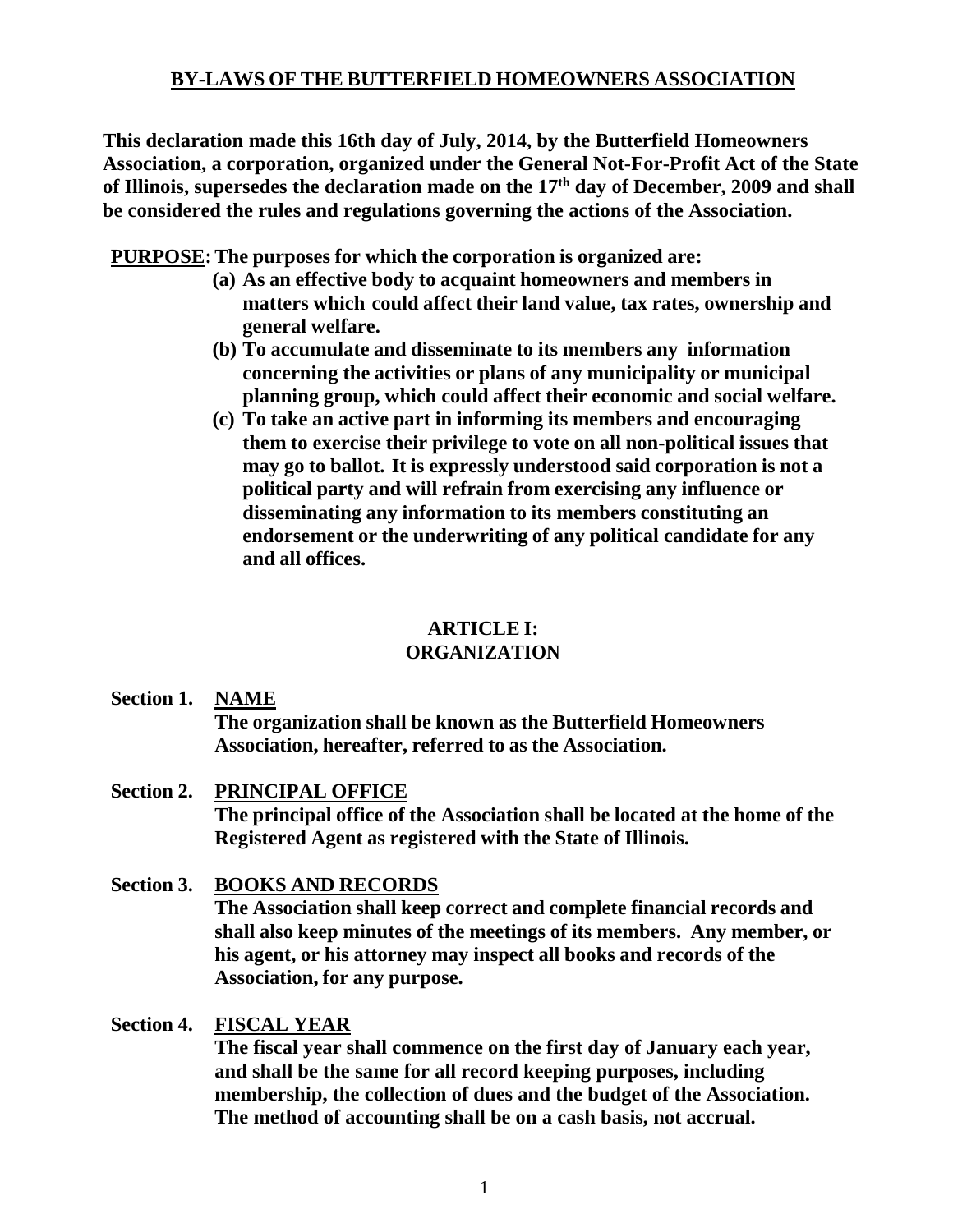# **ARTICLE II: MEMBERSHIPQUALIFICATIONS**

## **Section 1. MEMBERSHIP**

**Membership in the Association shall be available only to adult residents and/or owners of homes situated in the subdivision designated as Butterfield, located on the plat of survey of DuPage County, as recorded in the County Recorder's Office.**

## **Section 2. MEMBERSHIP IN GOOD STANDING**

**Membership in good standing in the Association is contingent upon the payment of dues each fiscal year. All membership rights and privileges are immediately lost at the end of the previous fiscal year until the membership dues are paid in full. For accounting purposes, dues for the current fiscal year must be paid by March 31st of that same fiscal year, or membership will automatically be considered lapsed, but payment of membership dues in full will restore all rights and privileges for the remainder of that fiscal year. Membership shall be limited to homeowners, not renters or non-owner tenants, of any home in Butterfield. Owners of homes whose permanent residence is not in Butterfield are still entitled to membership. No more than two persons owning any one home together may hold membership at one time.**

- **Section 3. TRANSFER OF MEMBERSHIP Membership in good standing is contingent upon Sections 1 and 2 of Article II and is not transferable.**
- **Section 4. QUALIFICATIONS Membership qualifications should include the completion of an application form as approved by the Association.**

# **ARTICLE III: DUES & PRIVILEGES**

**Section 1. DUES**

**The annual dues to the Association for each fiscal year for membership in good standing shall be an amount determined by the Executive Board. That amount should then be presented at the next meeting and brought to a vote by the members and passed with a majority.**

## **Section 2. PRIVILEGES**

**Voting privileges at annual, regular, and special meetings shall be extended to all members in good standings.**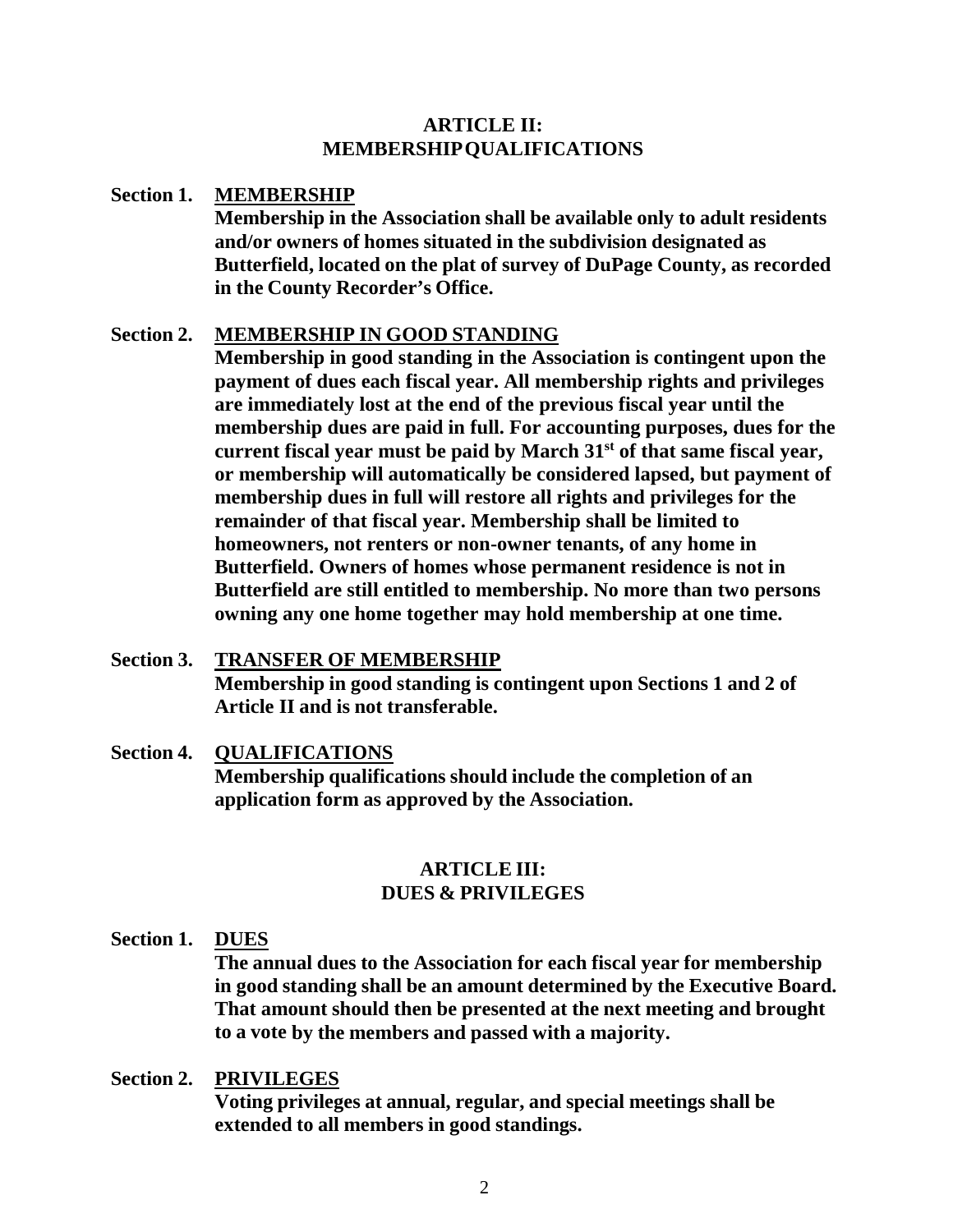## **ARTICLE IV: RESPONSIBILITIES**

**Section 1. RESPONSIBILITIES Members are encouraged to cooperate with the Executive Board and accept responsibilities whenever delegated.**

# **ARTICLE V: VOTING**

- **Section 1. RIGHT TO VOTE All members in good standing shall have the right to vote at annual, regular and special meetings.**
- **Section 2. NORMAL VOTING Normal voting shall be by voice vote, or by a showing of hands, or in writing.**
- **Section 3. SPECIAL VOTING**
	- **(a) BALLOT VOTING. The Board may approve a ballot vote on justifiable issues. A ballot vote may be called for by any member from the floor at any time by a special motion which must be approved by two-thirds of the members in attendance and voting.**
	- **(b) MAIL BALLOTS. A mail ballot may be approved by two thirds of the members present and voting at any meeting. Conditions of the balloting will be included in the motion for mail ballot. Each member in good standing will receive a ballot.**
- **Section 4. ABSENTEE VOTING.**

**Absentee voting will be allowed only in cases of ballot voting on issues presented in the form of a motion at a previous meeting. Absentee ballots will be procured from the Board and returned to a member of the Board in a sealed enveloped prior to the meeting at which balloting will take place, and will be counted at the time of regular voting.**

- **Section 5. PROXY VOTING There shall be no proxy voting.**
- **Section 6. INTERNET VOTING There shall be no internet voting.**
- **Section 7. COUNTING OF VOTES A voice vote shall be decided by the chair. A show of hands and/or ballot voting shall be counted by tellers appointed by the chair.**
- **Section 8. QUORUM No issue shall be decided at any meeting unless a quorum is present or as described below in Article VI, Section 1.**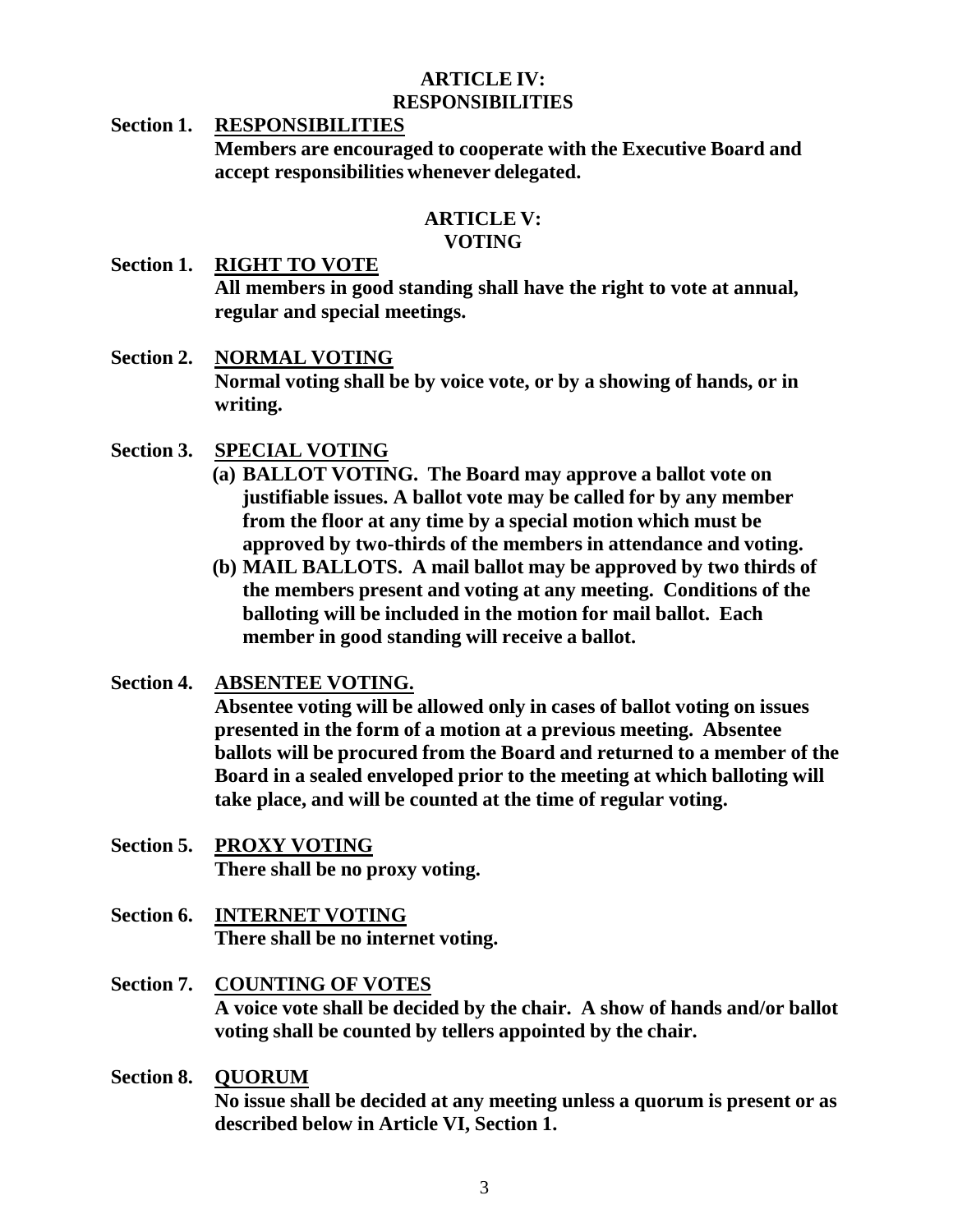# **ARTICLE VI: MEETINGS**

- **Section 1. The presence of 20 members in good standing shall constitute a quorum. If less than 20 members in good standing are present any order of business may be approved or rejected if two-thirds of those members in attendance are in agreement.**
- **Section 2. ANNUAL MEETING The annual meeting of the Association shall be held during the Regular meeting in March of each year for the purpose of electing officers and for the transaction of such other business as may come before the meeting.**
- **Section 3. REGULAR MEETINGS Commencing with the annual meeting in March, regular meetings will be held at the discretion of the Executive Board, with a minimum of two meetings per year.**
- **Section 4. SPECIAL MEETINGS Special meetings may be called by the Executive Board when deemed justifiable. Special meetings may be call upon the request of ten percent of the members in good standing.**
- **Section 5. NOTICE OF MEETINGS**

**Written or printed notice stating the place, day, and hour of any meeting of the members shall be delivered either personally, by mail, e-mail, or through the website, not less than three nor more than forty-five days before the day of such meeting. Printed notice of the meeting can be posted at the entrance of the subdivision. In case of a special meeting, or when required by statute or by these laws, the purpose for which the meeting is called shall be stated in the notice. The notice of the meeting shall be deemed delivered when deposited in the U. S. mail.**

- **Section 6. TIME AND PLACE OF MEETING The Executive Board may designate any time and place for the meetings within a reasonable distance from the area represented by the Association, at a time which is convenient for the majority of the membership.**
- **Section 7. AGENDA**

**An agenda shall be prepared by the Executive Board, which they shall use as a guide for the order of business for each meeting. The agenda for all meetings, except Special Meetings, should contain at least the following subjects, in order:**

• **Call to Order**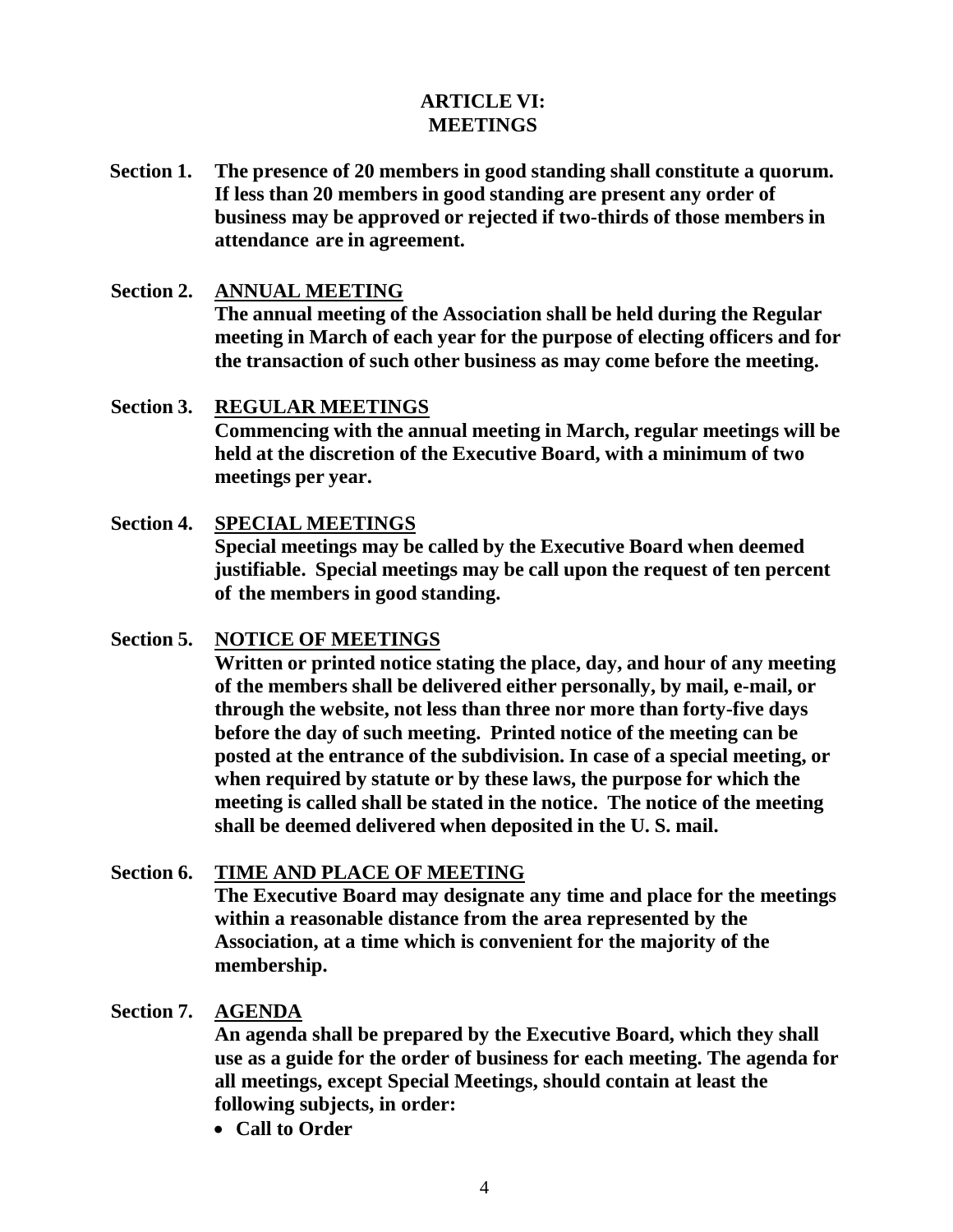- **Pledge of Allegiance**
- **Presentation of Minutes**
- **Reports**
- **Unfinished Business**
- **New Business**
- **Adjournment**

#### **Section 8. NON-MEMBERS**

**Non-members shall not be excluded from attendance at meetings, but shall not be entitled to make motions for the floor, nor vote on any issue; however, they have the privilege of discussion.**

# **ARTICLE VII:**

## **ORGANIZATION**

## **Section 1. OFFICERS**

**The officers of the Association shall consist of a President, Vice-President, Treasurer and Secretary.**

- **Section 2. DUTIES**
	- **(a) PRESIDENT: The duties of the President in general shall be as follows: To open the meeting at the designated time; To announce the business before the assembly in the order in which it is to be acted upon; To recognize members entitled to the floor and non-members for discussion; To state and to put to vote all questions which are regularly moved or necessarily arise in the course of the proceedings and to announce the results of the vote; to protect the assembly from any annoyance or foolish or dilatory motions by refusing to recognize them; to appoint all committees except the nominating committee; to carry out all other duties of the President as outlined in the latest edition of Roberts Rules of Order. The President shall be an exofficio member of all committees except the nominating committee, and will be responsible for all decision-making duties not explicitly given to the other officers. It is also the President's responsibility to help the other officers to accomplish their given tasks as needed, and/or appoint other members to help them if they are unable to complete their tasks in a timely fashion.**
	- **(b) VICE-PRESIDENT: The vice president shall assume the duties of the President in the event of the President's absence and shall conduct the meeting as outlined under the duties of the President. In the event of the resignation of the President, the Vice President shall assume the responsibilities for the unexpired term of the President's Office. The Vice-President is also responsible for all duties which relate to the collection of annual dues of the Association.**
	- **(c) CORPORATE SECRETARY: The Corporate Secretary is**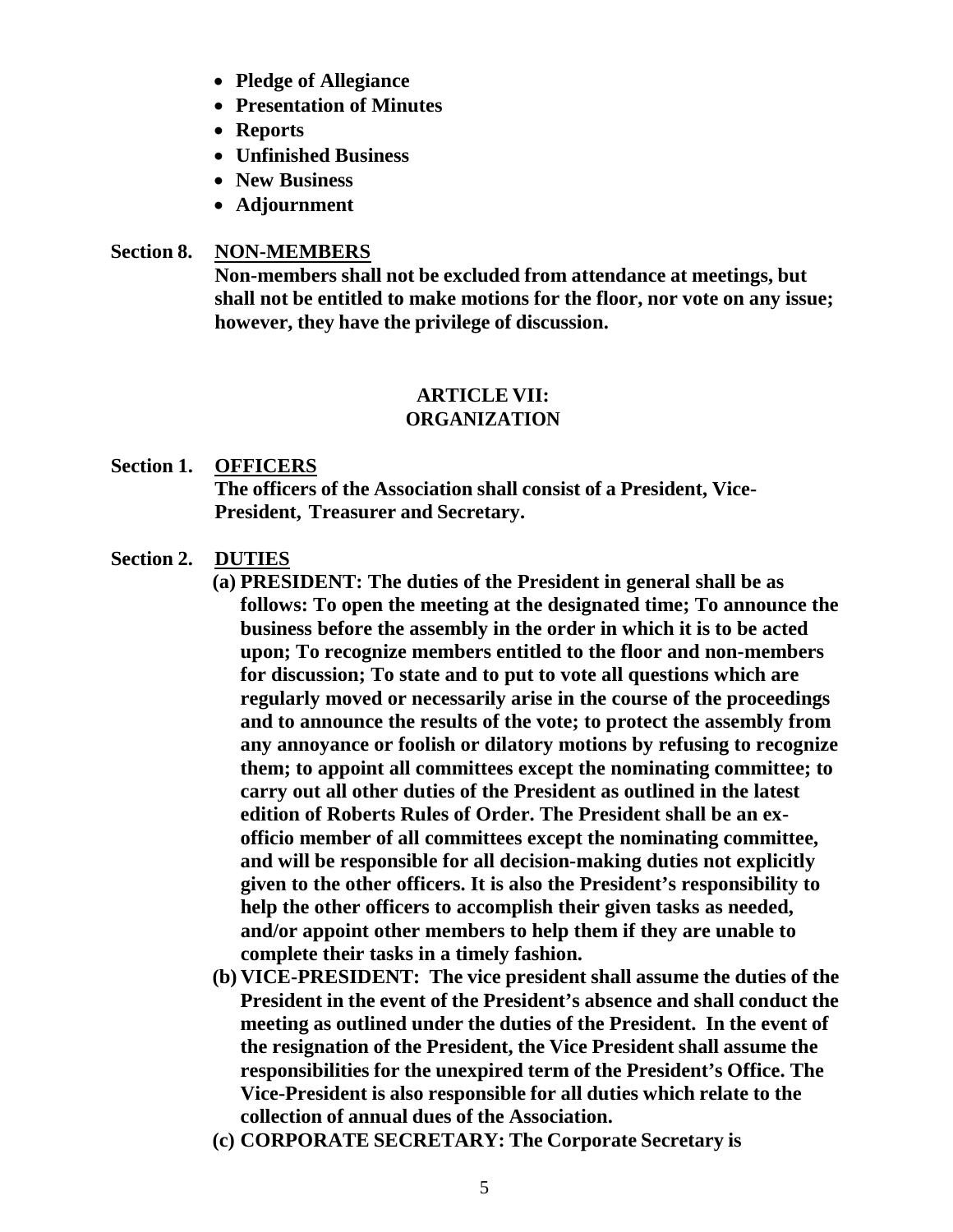**responsible for the records of the Association with the exception of the treasurer's books, and the minutes of the meetings. In addition, the Secretary is responsible for all other duties as outlined in Article 10, paragraph 59 of Roberts Rules of Order pertaining to this office. Other responsibilities are for all printed notices of meetings and any other printed matter as prescribed by the Association of the Executive Board. Furthermore, the duties of the Secretary office shall be to conduct correspondence of the Association unless otherwise assigned.**

- **(d) TREASURER: The Treasurer will maintain records of funds received, deposited, and disbursed. The Treasurer shall submit a financial report at each regular Association meeting. This report shall be submitted in a format showing all transactions, as well as income, expenses, and account balances. This report will be presented at each regular meeting, and also published. The records of the Treasurer shall be made available as outlined in Article I, Section 3. The Treasurer shall be bonded.**
- **(e) EXECUTIVE BOARD: In addition to the specific duties described in the by-laws, each member of the Executive Board shall have the responsibility to be well informed on all activities of the Association; and to be prepared to assume such other duties as may be required by circumstances and assigned by the President.**
- **(f) DIRECTORS: In addition to other duties, the President, Vice-President, Treasurer, and Secretary shall serve as sole Directors of the Association.**

#### **Section 3. ELECTION: QUALIFICATION AND TERM OF OFFICE.**

- **(a) The officers of the association shall be resident members and shall be elected annually by the membership at its annual meeting. The President shall fill vacancies by appointment, subject to approval by the Association at the next regular meeting. Each officer shall hold office for one year, with no term limits. This rule begins with the board in place as of the revision of this bylaw, July 16th, 2014, and is not retroactive to previous board members. In the event that the office of President and Vice President become vacant, the remaining board members will appoint a President. This action must be approved by the membership at the next regular meeting.**
- **(b) The Executive Board shall submit a budget of projected receipts and expenditures for the upcoming fiscal year at the first regular meeting of the year for consideration and approval by a simple majority vote of the members of the Association. A copy of the budget must be published and mailed to all members in good standing at least one week prior to that meeting.**
- **(c) The Executive Board was elected by the membership to execute upon the will of the membership as their official representatives. As such, it is the sole responsibility of the Executive Board to make decisions**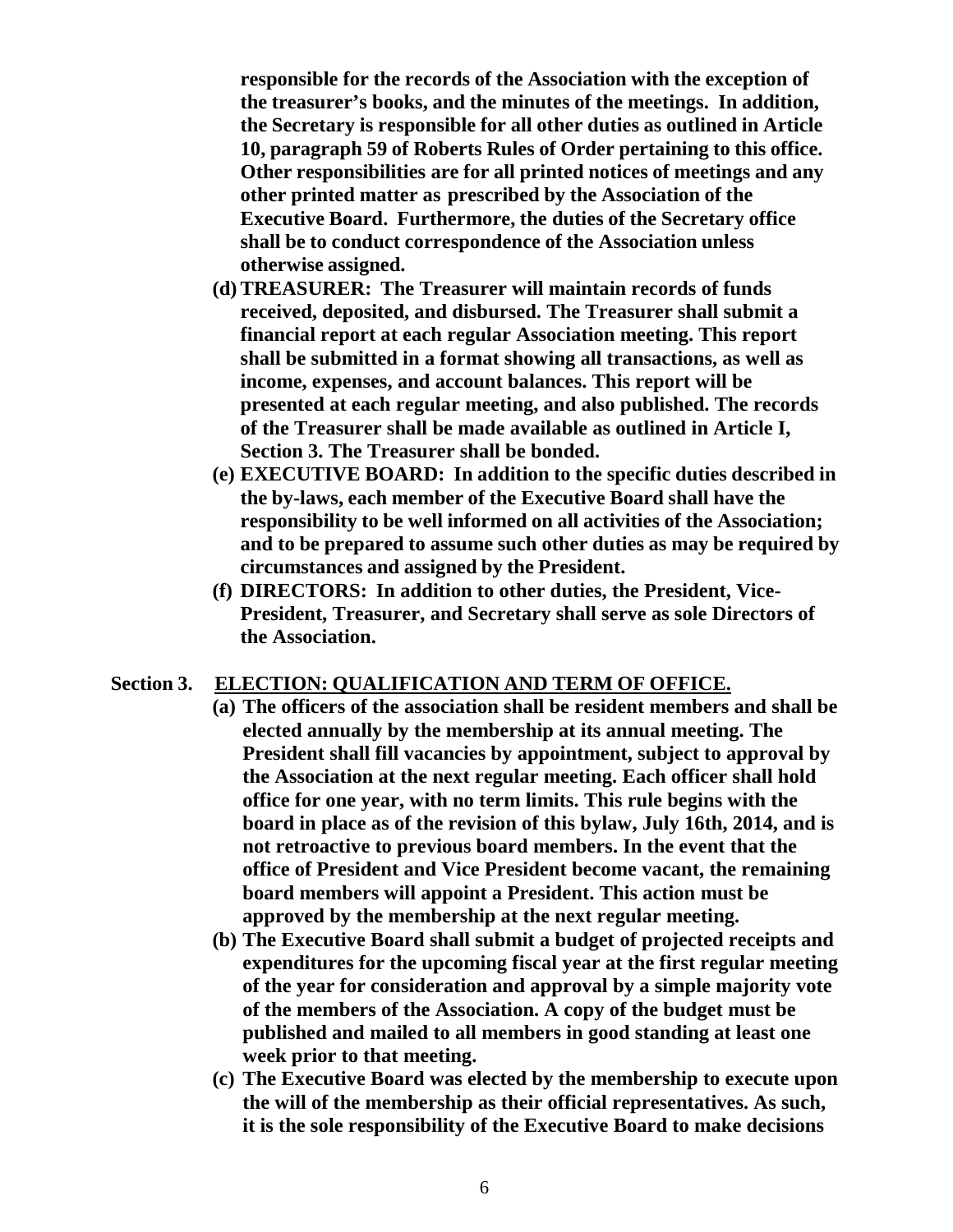**regarding how to spend the funds approved for spending by the membership if such spending is not specifically described in the approved budget. Approval of the membership is not required for any purchase, or payment of any bill, though it is recommended that the Executive Board seek out approval for individual expenditures that exceed more than 10% of the total annual budget. Exception: The Executive Board may not spend more than 50% of any line item in the budget on any single expenditure without approval by simple majority vote by the membership at a regular meeting, unless that expenditure was specified in the approved budget.**

- **(d) The budget shall be considered a "living document" that is not meant to represent an exact amount, but an estimate of the amount of money that will be needed to be expended during the year. As such, the budget should be carefully crafted to allow for unknown, unforeseen, or forgotten expenses. The board also has the option to exceed the maximum budgeted amount for any given line item in the budget by up to 10%, or \$200, whichever is greater, without requiring approval by the membership to increase the budgeted amount. However, all additional spending of that nature for any given fiscal year must not exceed more than 10% over the total annual budget without the approval of the membership by a simple majority vote at a regular meeting. The board also has the option to include in the budget a "Miscellaneous" line item that can be used to cover unforeseen emergency needs, or bills based upon previous agreements that were not accounted for during the budgeting process. Funds can be freely transferred from this Miscellaneous line item for use with any other line item in the approved budget in order to cover line item(s) that would otherwise exceed their budgeted amount(s). In either case, any "Miscellaneous" or similarly nonspecific budget line item cannot exceed 10% of the total budget for that fiscal year.**
- **(e) In the interim period between the end of the previous fiscal year and the approval of the new budget for the current fiscal year, the Treasurer shall continue to pay for bills based upon agreements that pre-exist the current fiscal year, and is responsible to make sure that such bills are accounted for in the estimating process for the budget for the current fiscal year. This includes recurring expenses for necessary items such as the printed newsletter, the website, government, legal, emergency, and all other fees and expenditures that are required for the continuance of the Association or for its regular, required duties.**

#### **Section 4. EXECUTIVE BOARD**

**The Executive Board shall consist only of the elected officers for that year: President, Vice President, Treasurer, and Secretary.**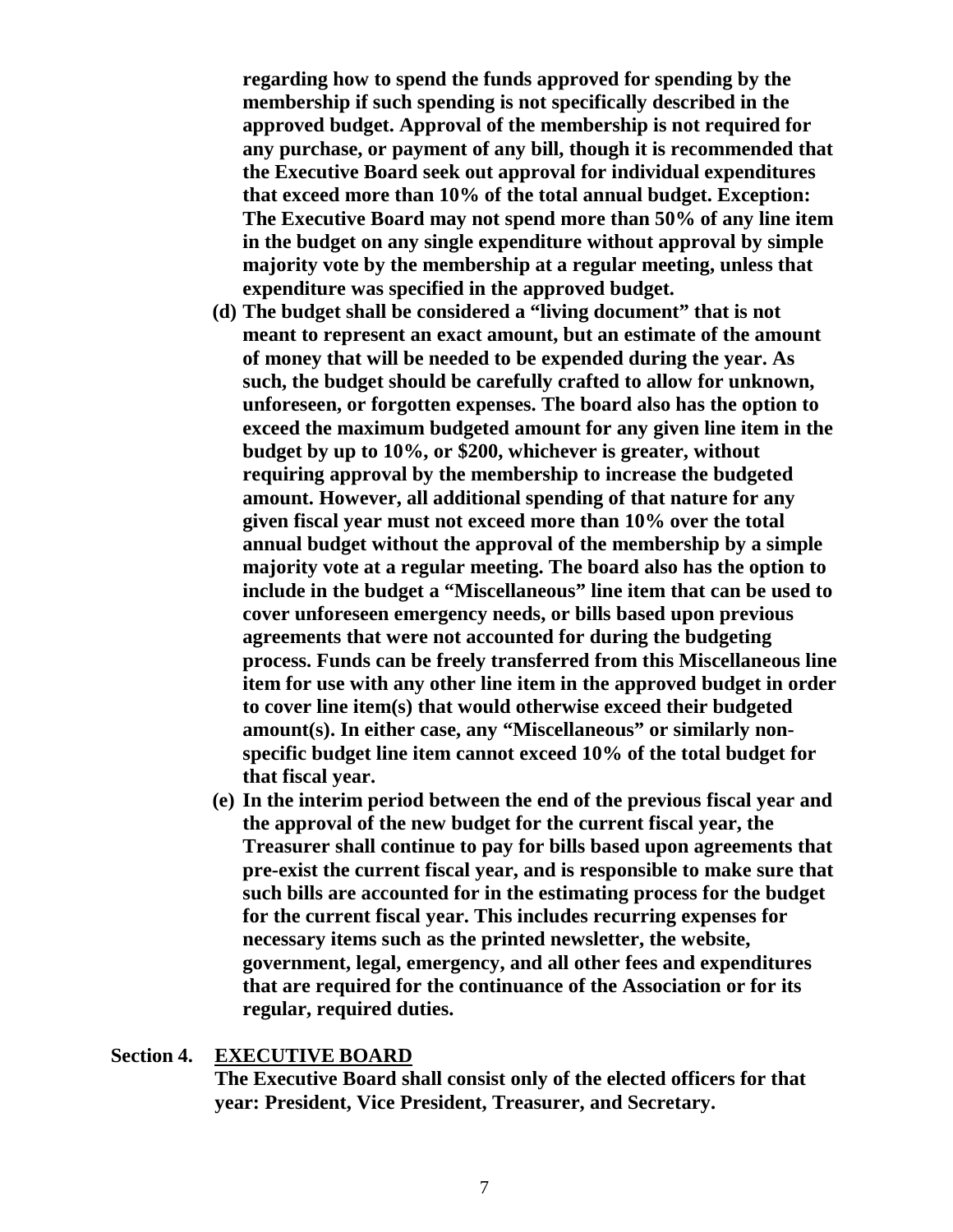- **Section 5. STANDINGCOMMITTEE Standing committees may be appointed by the President when necessary.**
- **Section 6. SPECIAL COMMITTEES Special committees may be appointed by the President at his discretion, or when so directed by the Association by a 2/3 majority vote.**
- **Section 7. NOMINATINGCOMMITTEES The Nominating Committee shall consist of three members appointed by the Executive Board and announced by the President at the January meeting. The chairman of the Nominating Committee shall be a current member. The duties of this committee shall be to submit at the March meeting the qualified candidates.**

# **ARTICLE VIII: CONTRACTS, CHECKS, DEPOSITS AND FUNDS**

## **Section 1. CONTRACTS & AGREEMENTS**

**The Executive Board of the Association has been elected to solely represent the membership and carry out the will of the membership as regards any contract or agreement. Whether a formal contract or an informal agreement, the Executive Board must authorize any and all agent or agents of the Association to enter into any contract or agreement in the name of and/or on behalf of the Association in writing prior to the start of that contract or agreement. The President must be part of that approval process. Approval by the membership is not required for the authorization of any contract or agreement.**

#### **Section 2. CHECKS, DRAFTS, ETC.**

**Any checks, drafts or other orders for non-budget expenses, for the payment of money notes or other evidence of indebtedness issued in the name of the Association need be approved only by the Treasurer unless that payment exceeds 10% of the total annual budget, or \$500, whichever is less. Payments that exceed that amount must be co-signed or approved of in writing by the President or Vice President prior to payment being submitted. In order to provide oversight, the President shall also have access to all accounts and the Treasurer must provide detailed reports to the President on demand, up to 12 per year, no longer than one week after the request is made, unless the President agrees to a delay in writing.**

#### **Section 3. DEPOSITS**

**All funds of the Association shall be deposited to the credit of the Association in such banks, trust companies or other depositories selected and approved by the Executive Board.**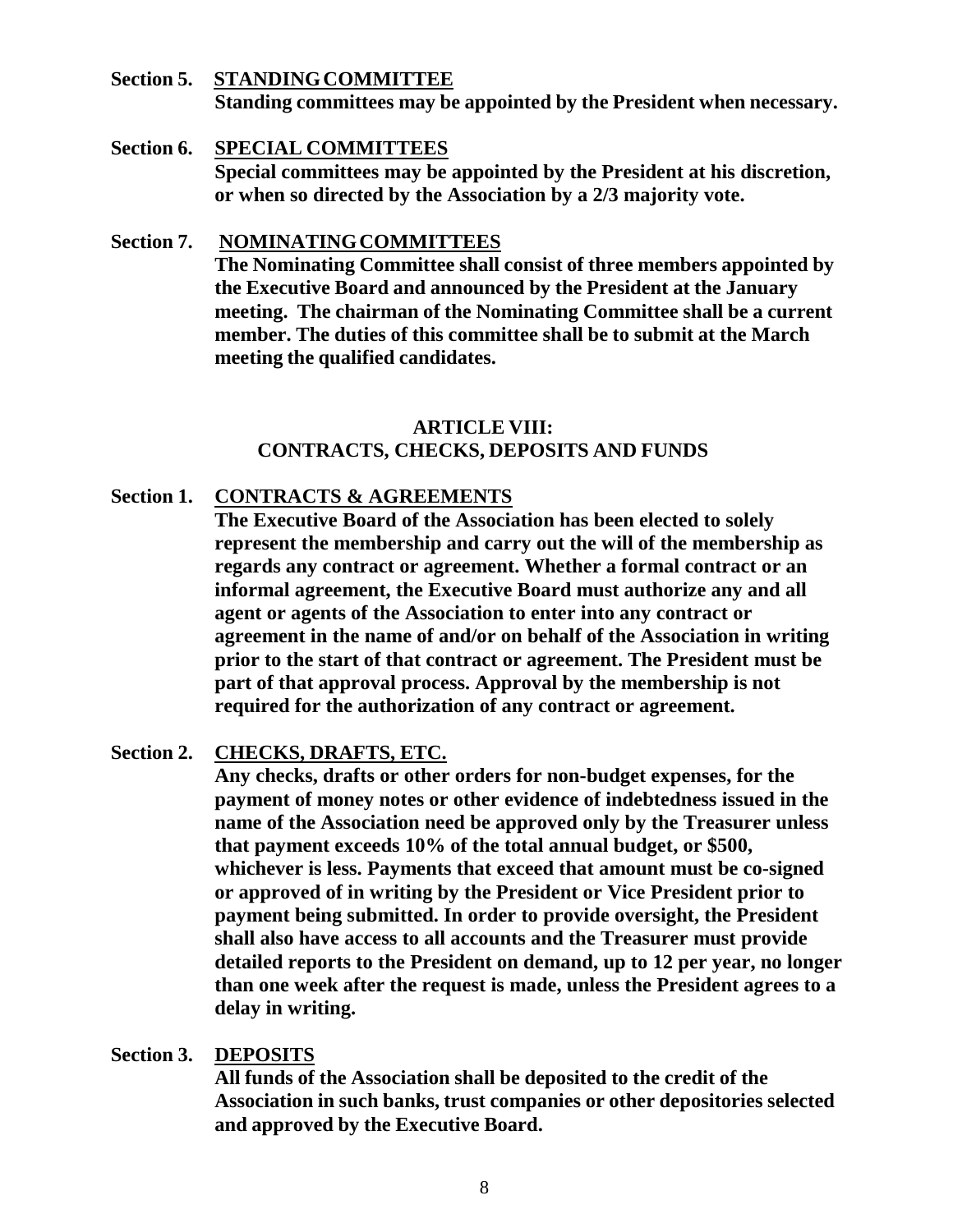#### **Section 4. GIFTS**

**The officers may accept on behalf of the Association any contribution, gift, bequest for the general purposes or for any special purpose of the Association.**

#### **Section 5. DONATIONS**

**No member shall make any donations, contribution, or gifts to any person or organization unless approved by the membership at a meeting.**

#### **Section 6. FUNDRAISING**

**The Association shall not embark upon any program of fund raising from means other than by dues unless the program or endeavor is approved by the membership at a meeting where the notice is sent to the members indicating that the particular fund raising plan was to be submitted to a vote.**

#### **Section 7. AUDITING**

**The annual audit of the books and records of the Association shall be made by a professional accounting firm, by personnel from that firm who are not residents, or friends, relations, or in any way associated with residents, of Butterfield. The decision of which firm to hire must pass a simple majority vote by the membership at a regular meeting prior to June 30th of the fiscal year following the fiscal year to be audited. The audit must be completed and presented as part of Unfinished Business at a regular meeting prior to October 31st of the following fiscal year, with a complete report published and mailed to all members in good standing at least three days prior to that meeting. If the Association is in such a financial state that it cannot afford to have an audit done by a professional accounting firm, the annual audit of the books and records of the Association may be made by an auditing committee consisting of at least two unrelated members. If there are more than two volunteers for the committee, or if there is a perceived or actual conflict of interest with one or both of the two members, as determined by the chair, the chair has the option to select who will serve on the committee from the membership.**

## **ARTICLE IX: MEMBER DISCIPLINE**

**All rules regarding member discipline are to follow the latest edition of Robert's Rules of Order, except as determined by the membership by a 2/3 majority vote at a regular meeting. All votes of a disciplinary nature also require a 2/3 or greater majority to be approved. Robert's Rules of Order regarding member discipline otherwise supersede all other rules**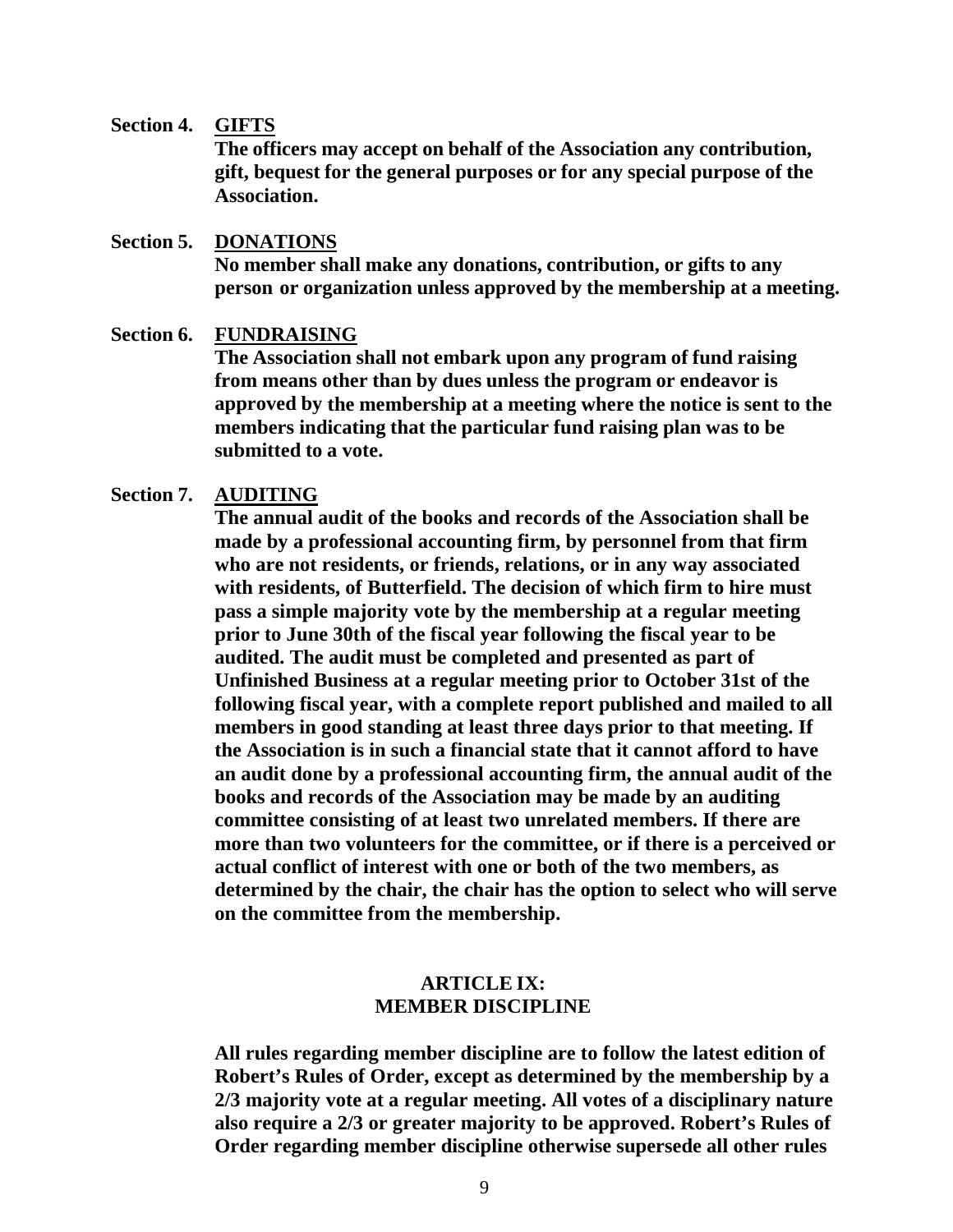**regarding membership to be found in these by-laws.**

# **ARTICLE X: AMENDMENTS TO BY-LAWS**

**The decision to alter, amend, create or repeal any bylaw must pass a 2/3 majority vote at a meeting prior to the designated meeting at which the proposed changes to the by-laws are to be discussed and voted upon. The voting based upon that decision must then take place at the next regular meeting. Written notice (in accordance with Article X, Section 1) of the intention to alter, amend or repeal one or published and mailed to all members in good standing at least seven days prior to that meeting. Any bylaws that are altered, amended, new or repealed may only be adopted at the meeting by a 2/3 vote of the members in attendance at that meeting.**

# **Section 1. PROCEDURES**

**The procedure for submitting an amendment shall be:**

- **(a) Any proposed amendment must be submitted in writing to the secretary prior to the meeting.**
- **(b) Notice of the meeting at which the proposed amendment is to be voted upon must include the proposed amendment and, if applicable, the Article or Section which it is intended to amend. This meeting notice must be published and mailed to all members in good standing at least one week prior to that meeting.**

**The Butterfield Homeowners Association shall be subject to these by-laws as presented and amended. These bylaws supersede Robert's Rules. Any points not covered herein shall be covered, in order, by 1) prior, documented Butterfield Homeowners Association precedents, then 2) Robert's Rules of Order. Points disputed or not covered by any of the previous shall be determined, in order 1) by the President, or 2) by the membership by a 2/3 majority vote. A 2/3 majority vote may also be used to override the President's decision on any disputed or unclear points.**

**The updated by-laws will be saved as an electronic document, preferably a PDF, and posted on the website. The format and location of the updated by-laws must be legible and accessible. Any member may also request that a single, printed copy of the by-laws be sent to their Butterfield address at BHA expense. This process must be undertaken any time the bylaws are altered in any way. Exception: Correction of spelling errors in the by-laws may be made wherever they exist in the by-laws without formal notice, as long as the meaning of the by-laws is not altered in the process. Changes for grammatical errors must go through the normal approval process, lest the meaning be altered by those changes.**